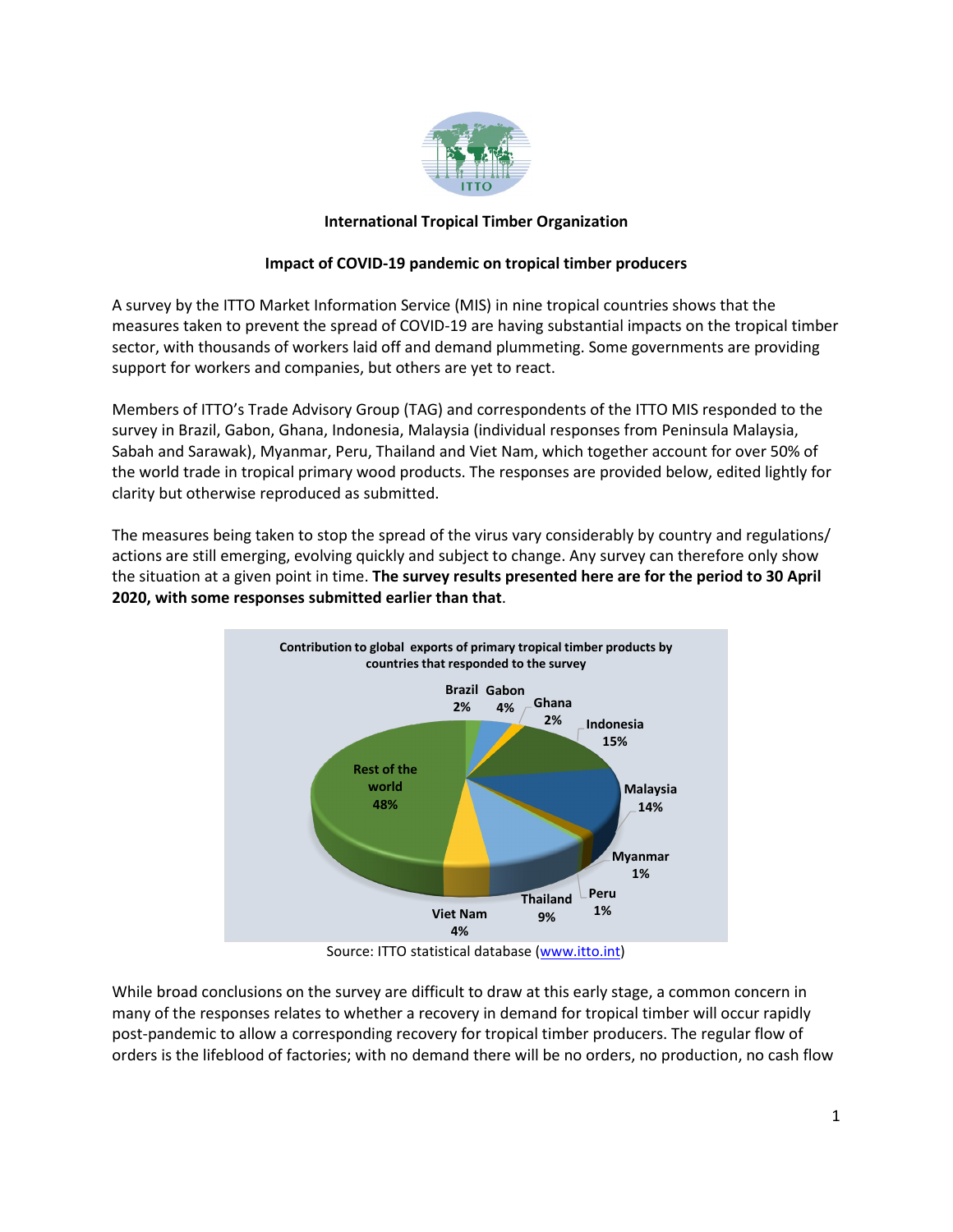and no wages. Throughout the tropics hundreds of thousands of workers have already been laid off and their livelihoods undermined.

In response to the pandemic, several governments throughout the tropics ordered lockdowns, which brought production to a standstill. As restrictions on people's movements are eased, limited production of outstanding orders could start. but many buyers have asked that delivery be delayed or have cancelled orders outright, a critical situation for many producers which is likely to be exacerbated as prospects for a quick recovery in either domestic or international demand is unlikely. Cash reserves of most domestic wood product end-users and of importers have been greatly reduced, while the majority of their customers (end-consumers) will take time to recover financially, adding to downward pressure on forward purchases.

Against this backdrop there is an urgent need to find innovative solutions to keep mills and factories operating. Is a revolving fund that could be made available to end-users and importers allowing them to order and pay in advance for timber for later delivery feasible? Would a system implemented by privatesector wood-processing factories such as order now and get a discount for paying in advance be feasible? These are extraordinary times and extraordinary measures will be needed to reverse job losses and rebuild revenue flows in much of the tropical timber sector.

ITTO will continue its work through the MIS and other channels to provide regular updates on the situation in key tropical timber exporting countries, and developments of relevance in key importing countries, through its biweekly *Tropical Timber Market Report* (the latest is available at: [https://www.itto.int/files/user/mis/MIS\\_16-30\\_Apr2020.pdf\)](https://www.itto.int/files/user/mis/MIS_16-30_Apr2020.pdf). ITTO will also continue to work with its members, the TAG and partners in the Collaborative Partnership on Forests to develop responses to assist the recovery of the tropical forest sector.

## **Responses to the survey are grouped under the following six questions:**

- **1. Are mills still operating?**
- **2. Have workers been laid off? Are they receiving an income?**
- **3. Are companies receiving government support?**
- **4. Have orders (domestic/international) been cancelled?**
- **5. Are containers still available and being loaded?**
- **6. How long would be required to ramp up production to pre-crisis levels?**

## **1. Are mills still operating?**

## **Ghana**

Mills in the country with available raw materials and orders are currently in production as governmentannounced COVID-19 measures so far were specific and restricted to the movement of persons. The measures exempted the production and movement of goods and essential services.

Factory workers who show evidence of any form of IDs were not affected by the movement restrictions but were expected to comply with social distancing. These are measures by Executive Instrument (EI) imposed under EI 64 and EI 65, on Public Gatherings and restricted movement of persons within selected zones respectively.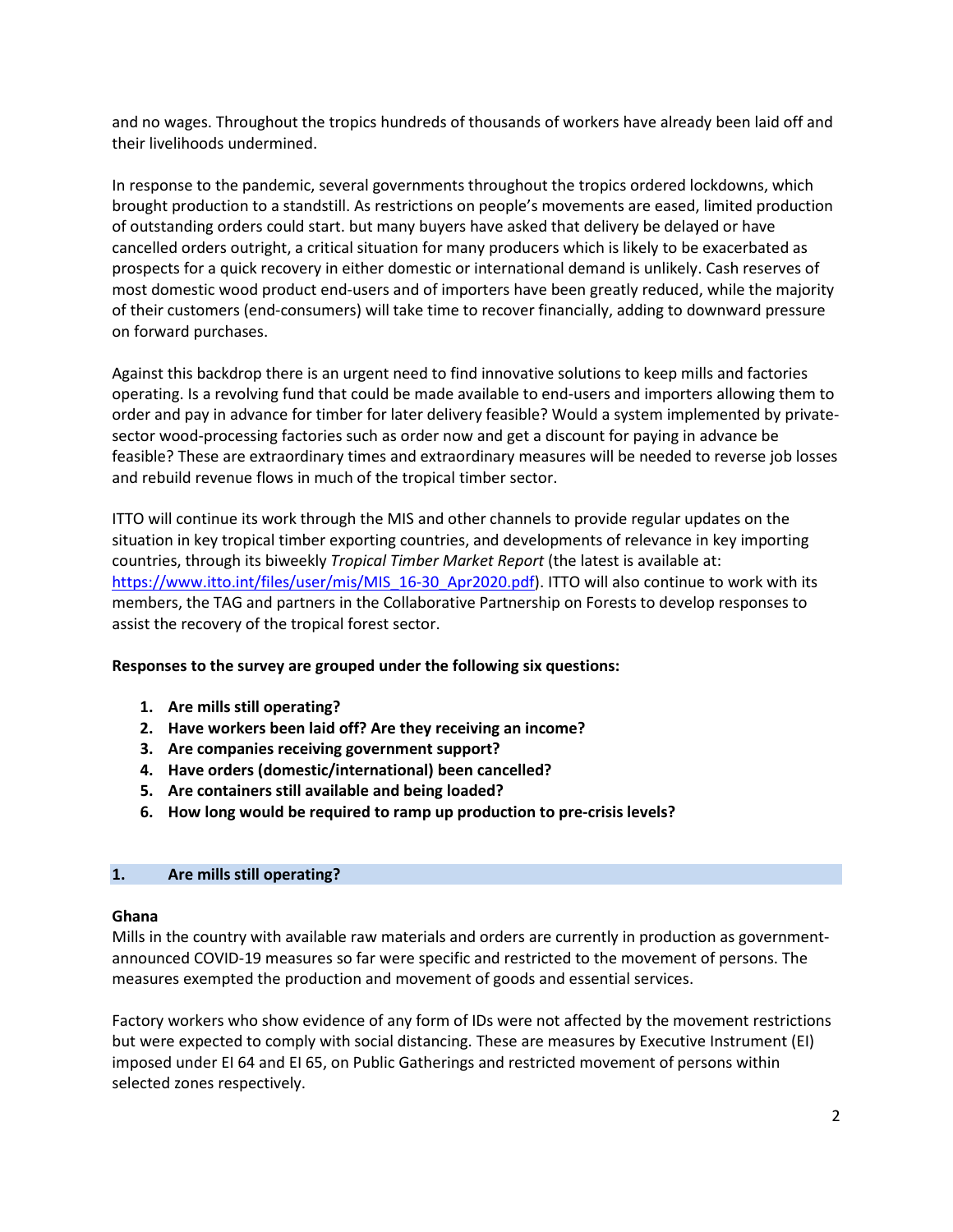#### **Indonesia**

Most wood industries are still operating, but they unfortunately are decreasing production. Some factory operations will continue for the next few months since Indonesia has implemented a semilockdown in Jakarta beginning 10 April to be followed by a lockdown in West and East Java in the near future.

Another cause of lower production is the postponement of orders by importers in the European Union, America and parts of Asia. However, Indonesia's wood product exports for the first quarter 2020 have not been seriously affected by the pandemic.

The types of products that already experienced a decline in exports were HS 470329 (Wood pulp; chemical wood pulp) and HS 442199 (Wood; not of bamboo).

### **Myanmar**

Myanmar started the national New Year holiday on 10 April and all factories remained open until 9 April. At that time the government urged 'voluntary home stay' and suspended domestic travel. It is not yet clear how Myanmar will handle the situation when the holiday period ends on 19 April. The authorities in Yangon, the commercial hub, have not issued any advice on what measure will be introduced after the holidays. Most workers have not returned to their home city because of the travel restriction.

### **Viet Nam**

Most enterprises have reduced production; some have to close their factories. Over half (51%) of the respondents say that they had to reduce production; 35% of enterprises assume that their business can be maintained for some while, but suspension may not be avoided in coming days; only 7% of enterprises remain operational. The situation, however, may turn worse at any time because the entire industry lives on the orders left from 2019, and no new ones have made in 2020.

#### **Brazil**

Yes, mills are still operating, no significant change.

## **Gabon**

Logging still working but at 70% due to rains.

#### **Peru**

In Peru, the average stoppage of operations is 90 to 95%. This causes the primary transformation to be working with roundwood from last year's harvests.

The government has issued regulations where production in the country is only for companies related to food, agriculture, agribusiness and large mining. Companies in other areas could work as long as their production is related to or supplying activities related to agriculture or food. For example, if a company supplies pallets to an agri-industrial company, it is valid.

## **Thailand**

60% of the mills are closed due to no business. 40% try to remain operational at minimum. Wood related products would be 50% wiped out of the markets. The main distribution channels to the home improvement mega stores are locked down.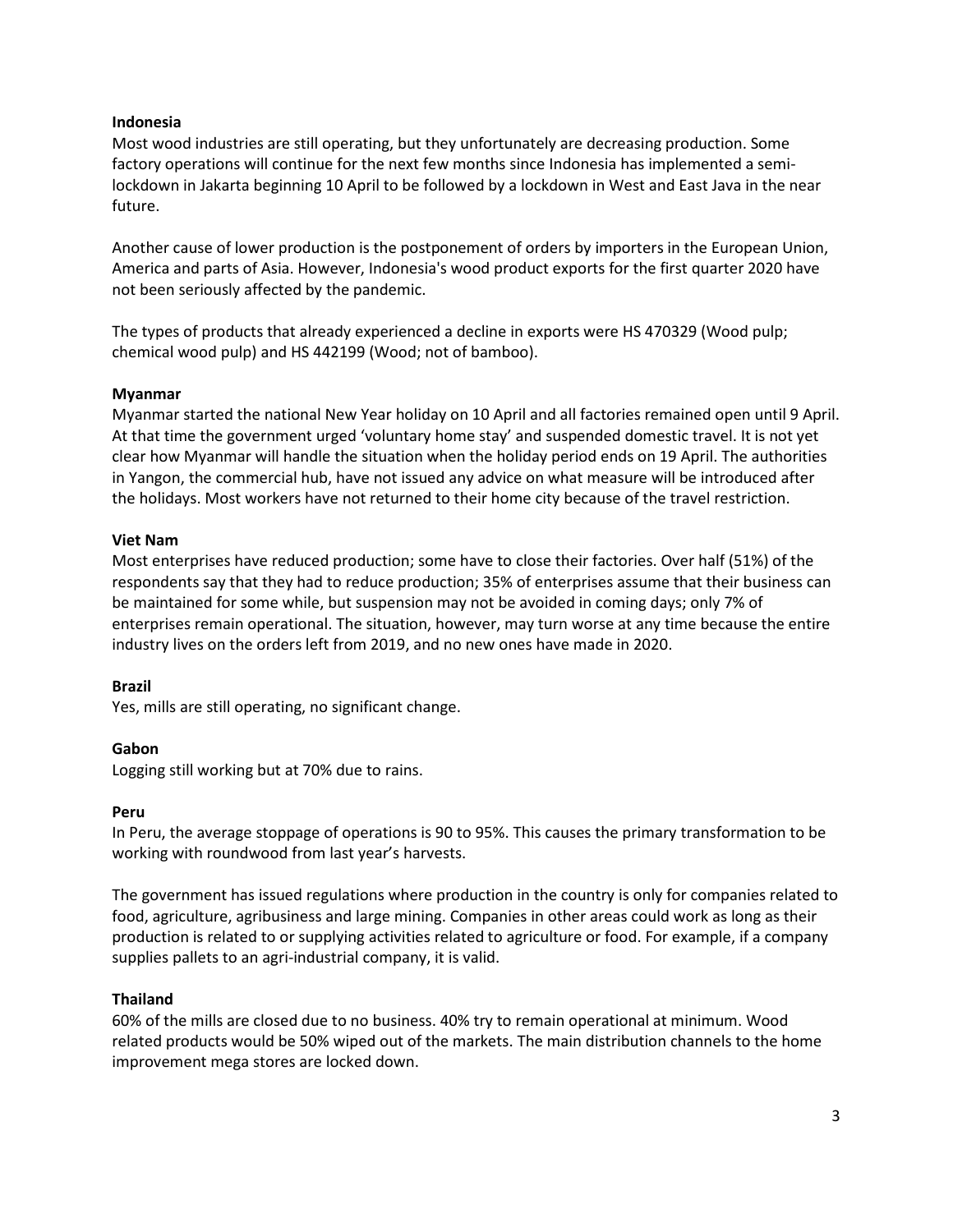### **Sabah, Malaysia**

No logging operations during our MCO (Movement Control Order). No mills operating, we have requested for partial operation but not granted.

#### **Sarawak, Malaysia**

The logging operations are still on-going in Sarawak, Malaysia, with the log production volume declined by 50% in 1Q 2020, compared to 1Q 2019. This is mainly due to the State's policy for all the long-term timber licenses to go for forest management certification. In addition, to contain the COVID-19 outbreak, the federal & state government has imposed the Movement Control Order (MCO) starting from 18 March 2020 and has been extended for the third time till 12 May 2020, with minimal workforce causing interruption on ground operation and delay in document approval affecting the log production.

Timber mills are still operating, however the significant increase in labour cost and operation cost including raw material has made our timber products less competitive resulting in 10% reduction of production recorded in Q1 in 2020 as compared to Q1 of 2019. In addition, COVID-19 pandemic will further affect our production and costing due to social distancing where only 50% of the workforce is allowed to work.

### **Peninsular Malaysia**

Logging operations were carried out until 17 March 2020. No logging operation since 18 March 2020 after Malaysia announced its Movement Control Order (MCO). Impact of COVID-19 pandemic on logging operations in first quarter of 2020 is minimal.

During the MCO which started on 18 March 2020, about 22% of timber mills in Peninsular Malaysia are allowed to operate at a maximum of 50% capacity.

#### **2. Have workers been laid off? Are they receiving an income?**

#### **Ghana**

No timber-sector workers have been laid off as at the time of this report. Ghana employs about 1.2 million workers, of which 600,000 are public sector workers. The remainder are either self-employed or with private investors.

All the public and private schools in the country were the first to be closed down by government on 16 March 2020. Recently unconfirmed scanty reports indicate, some private school teachers have either been laid off, about to be laid off or may not earn salary for the period at home.

There are no known laid offs particularly in the public sector, so workers are still receiving their wages and salaries. Government has also already announced 3-months various levels of water and electricity reliefs for Ghanaians, stressing on judicious use of these utilities.

It is anticipated with these measures, employers who do not meet production targets could likely reconsider cutting down on workforces. This will also depend on the availability and sustainability of packages promised by government.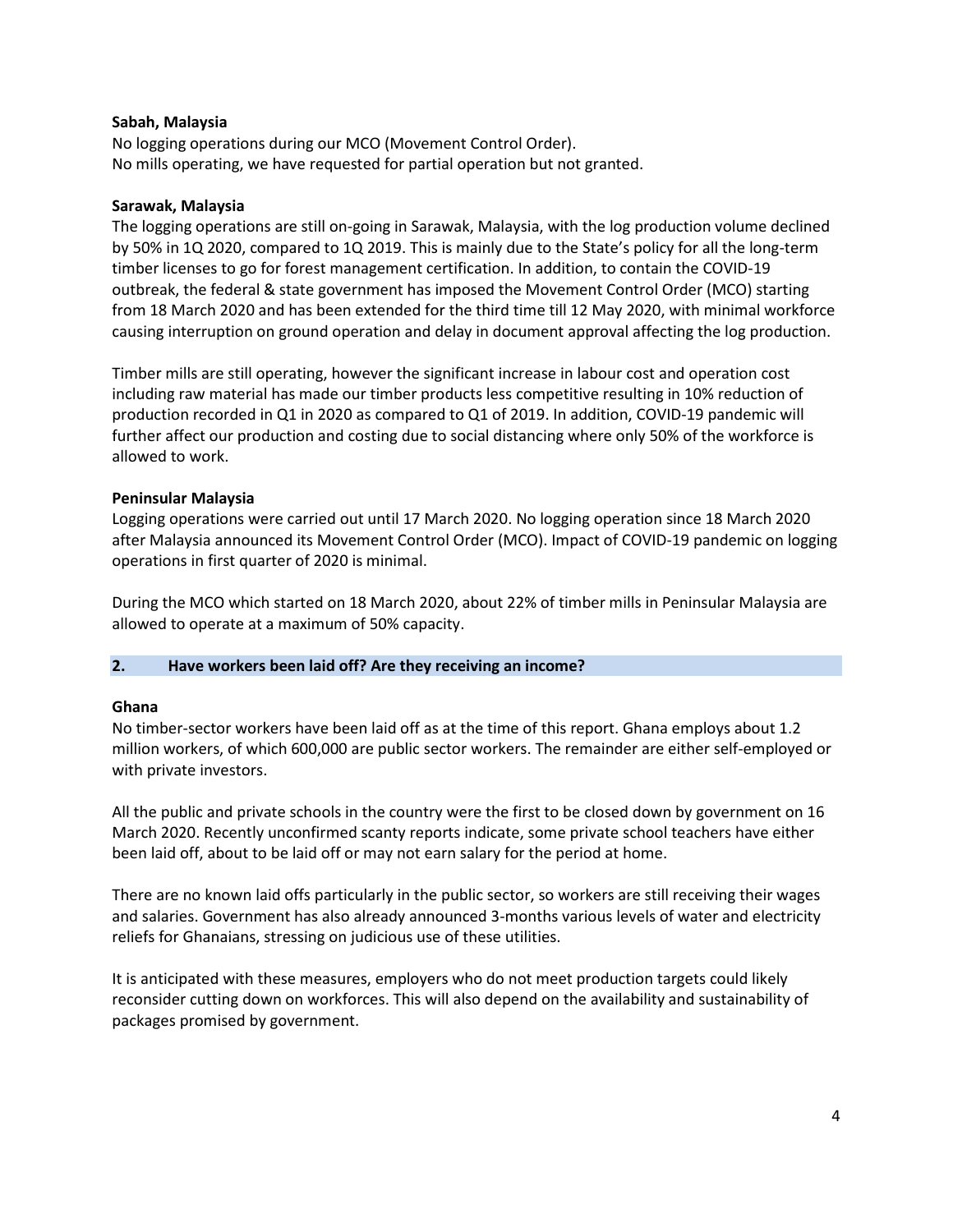### **Indonesia**

They are being paid but not full payment (based on agreement). Some companies still pay workers with full wages, but the production target is decreased.

### **Myanmar**

As of 10 April, no workers had been laid off in the timber industries. But for labour-intensive factories, such as in the garment industry, there have been lay-offs. According to the EU ambassador for Myanmar, an estimated 25,000 workers from more than 40 factories have been laid off. According to estimates provided by the EU, half of the 700,000 garment workers in the country, most of whom are female, are at great risk of either being suspended without pay or losing their jobs permanently.

They are being paid but not full payment (based on agreement). Some companies still pay workers with full wages, but the production target is decreased. There have been some disputes between the government, employers and trade unions over the need for support. However, the immediate effects of the pandemic are not yet clear since factories are closed because of the New Year holidays

### **Viet Nam**

The army of unemployed/unwaged workers is massive. The quick survey shows that about 45% of the labor force employed in the wood-processing industries has lost jobs due to the pandemic. Out of the 124 interviewed enterprises, 105 respondents informed that before the virus outbreak they employed 47,506 workers but they have now laid off 21,410.

The burden of loan repayments, social insurance payments, taxes and other costs is acute. 83 respondents complained that they are unable to pay VND 178.6 billion of social insurance for their employees (VND 2.15 billion each enterprise on average).

Financial intervention to support workers who lose their jobs: 78 enterprises asked the government to provide financial support for the minimum wage (VND3.6 million per worker per month) for workers who temporarily lost their job.

The government is considering paying half of this minimum wage, while the employers can get access to low/no interest loan to cover the rest.

#### **Brazil**

The government has proposed legal provisions to mitigate the impact. Options anticipated are: holidays, leave, reduction of working hours with reduced salaries, suspension of contracts. Generally, so far, few companies have laid off workers but the virus problem is just starting and will get worse in the next few weeks.

Government assistance includes a small amount of money over the next 3 months for unemployed persons and a contribution to complement part of the salaries in case of suspension or suspension of contract.

#### **Gabon**

Laid off yes, about 20% of local staff and 5% of foreign workers. They get 50% of basic salary from the companies.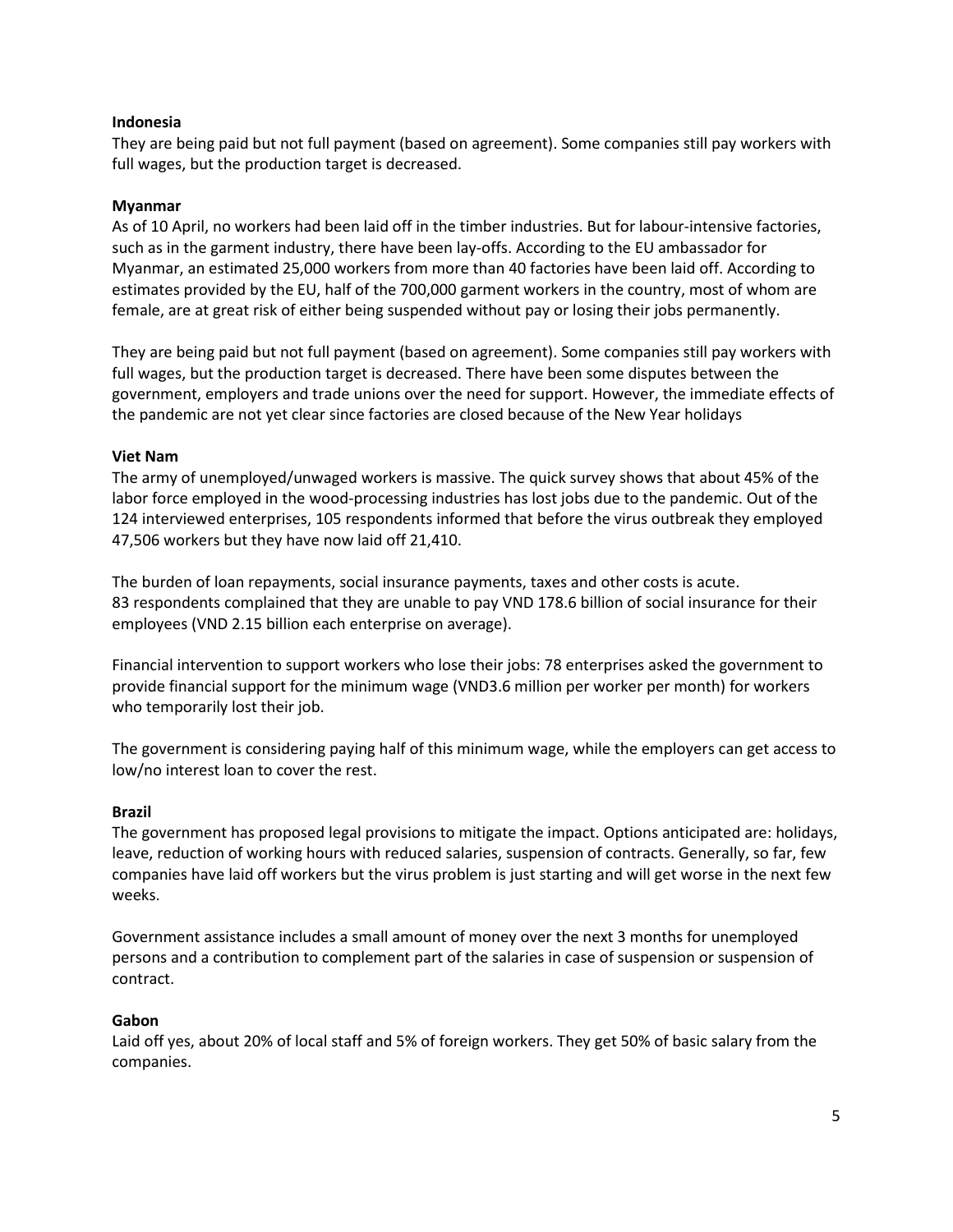### **Peru**

The national government has enacted an Urgency Decree that aims to establish extraordinary economic and financial measures, in order to mitigate the economic effects caused to private-sector workers and employers as a result of the restrictive measures and social isolation adopted in the Health Emergency framework. This figure is called "perfect suspension", which allows the employee to maintain his/her contract with the company for up to 90 days, during which he/she will only receive the benefits of accessing the Social Security for Health Care, deposit for the Severance pay (*Compensación por tiempo de servicio*s – CTS) and deposit to the National Pension System.

## **Thailand**

Estimate 30% workers been laid off. The non-operational company has to pay 75% of the workers' wages and salaries. Many of them also can't afford that if they don't have income, so they have gone bankrupt. Government has launched the subsidy policy to support individuals with economic situation from COVID-19 by paying each USD 150.

# **Peninsular Malaysia**

The government provides assistance for entrepreneurs and people who lose their jobs through the social financing support and existing social safety-net mechanism of Employment Insurance Scheme (EIS) under which affected individuals will receive job search allowance, reduced income allowance, training/reskilling fee and allowance, early re-employment allowance, re-employment placement programme and career counseling.

## **Sarawak, Malaysia**

No workers are laid off, however, no renewal of contract upon expiry of work permit for foreign workers. This comes to roughly about 10% of the total foreign workers.

## **Sabah, Malaysia**

The timber sector currently has approximately 30,000 fulltime employees and between 5,000 and 10,000 piecemeal or part-time workers. Liquidity within the forest and timber industry is of the utmost concern for the next few months. The majority of the players in the industry would struggle to sustain existing payroll commitments. At least 50% of the workforce in the upstream and downstream sector will be facing job insecurity.

## **3. Are companies receiving government support?**

## **Ghana**

The government has recently received Parliamentary approval to spend additional GHC 1.2 billion (or USD 210 million) for 2020 in the months of Apr to Jun, 2020 to support businesses, and to minimize job loses if any.

The government has promised some financial support, but companies are yet to know the fine details of who will benefit or not and how much. Government has also pushed forward the payment of taxes and VAT.

Government also plans to support companies by absorbing 100% water and 50% electricity tariffs for the months of April to June 2020. These are expected to reflect on their month-end bills. The Ghana Association of Bankers has also announced a 200 basis or 2% cut on interest rates on loans.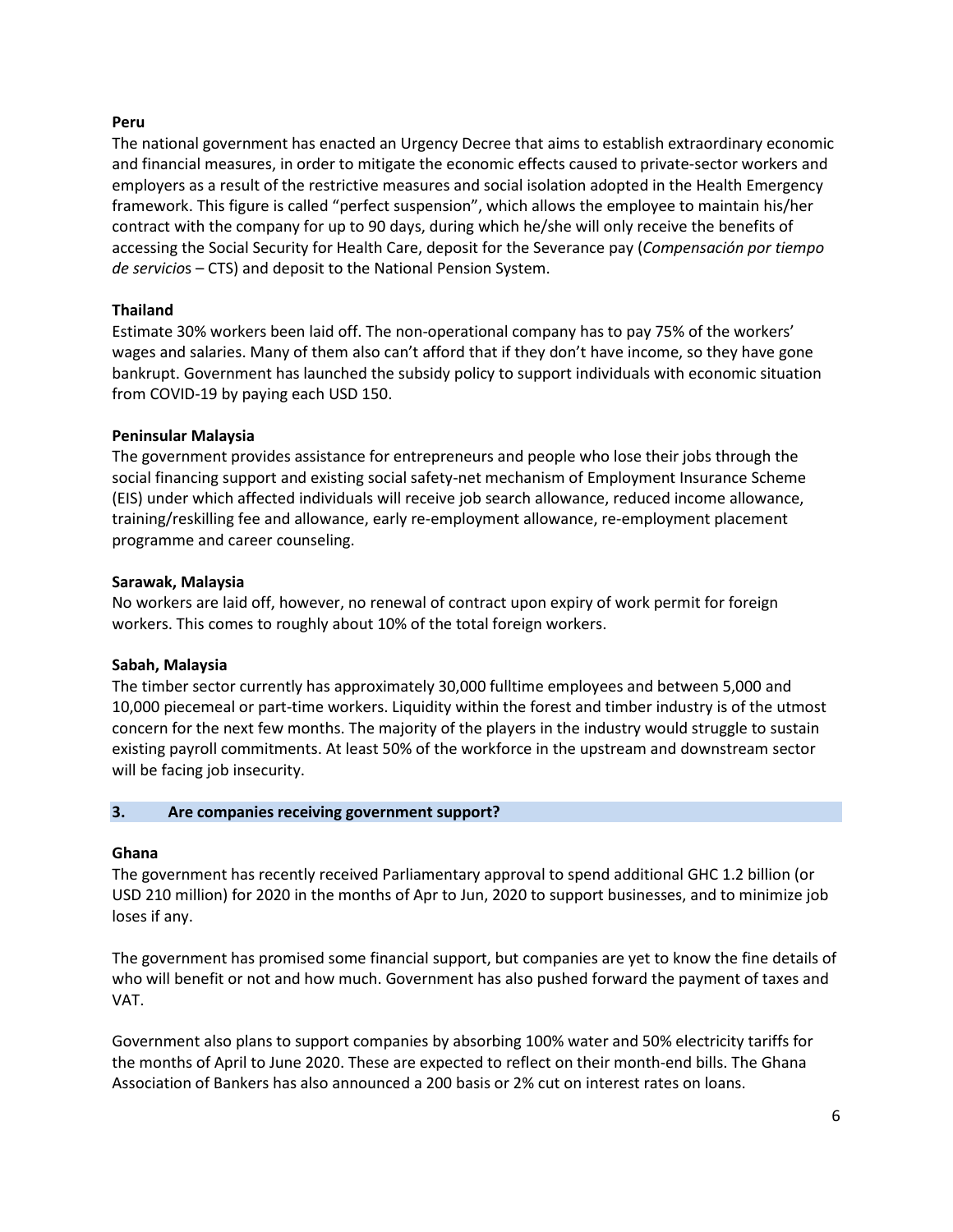### **Indonesia**

Not yet, the government is still assessing data from impacted companies and workers affected by layoffs. Some associations propose government support such as relaxation/reduction of PPH tax for the companies, reduced regulation of import and subsidy for 180,000 workers' monthly wages.

### **Myanmar**

The MIC has announced the availability of interest-free loans for SMEs and over 400 have applied with 55 companies securing approval. The processing of loan applications will restart after the New Year holiday.

### **Viet Nam**

Emergency supports/rescue interventions by the government are needed. The type of emergency support/rescue intervention requested by the surveyed enterprises can be grouped as follows:

- Financial intervention to support workers who lose their jobs: 78 enterprises asked the government to provide financial support for the minimum wage (VND3.6 million per worker per month) for workers who temporarily lost their job. The government is considering paying half of this minimum wage, while the employers can get access to low/non interest loan to cover the rest.
- Immunity/postponement of taxes and fees applicable for enterprises: 31% of surveyed enterprises have requested the Government to exempt 100% of taxes, including corporate income tax, VAT, as well as social insurance and land rental fees; 31% have proposed to reduce 50% of these taxes and fees; 15% have requested to reduce current payment level to 40% or less.
- Extending the term for outstanding loan repayment: 30% of the surveyed enterprises tend to favour commercial banks extending the term for loan repayment for an additional 6 month period; 29% prefer a 9 month extension; 13% ask for a 12 month extended; 6% for an extra 5 month period.
- Reduction of loan interest rates applied by currently commercial banks: 52% of respondents proposed lowering annual loan interest rates down to 2–5%; 11% wish to have 2% rate; 5% can afford the rate varying 5.1–7.0%.

## **Brazil**

Government support to companies includes a package of credit lines. In addition, payment of taxes is postponed.

## **Gabon**

No, not at all/no support only advice and some easing of restrictions.

## **Peru**

Not yet. Although currently the authorities of the national government are holding coordination meetings with the actors of the sector to issue regulations that reactivate the forestry sector.

The national government is developing a regulation for the reactivation of the forestry sector, but it has not been published yet. In general, the government has supported employers paying 35% of employees' March salaries for those who earn less than PEN 1,500.00 monthly. Something important to take into consideration is that the way the health crisis is handled in the capital (Lima) is not the same as it is in the regions where wood is harvested and transformed.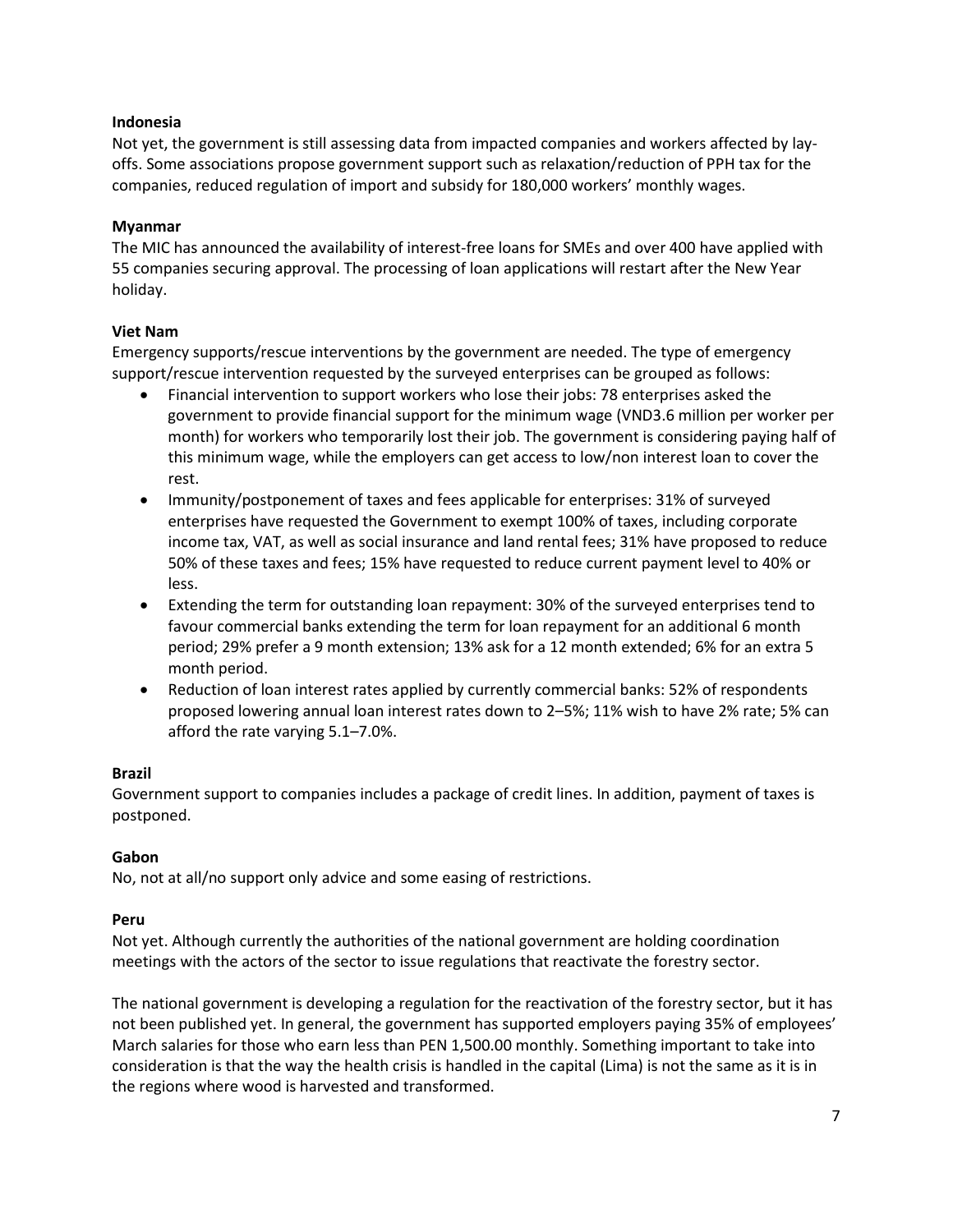On the other hand, the government has created a National Government Guarantee Program to ensure the continuity of the payments' chain in the national economy, called the "Programa REACTIVA PERÚ", whose objective is to finance the replacement of working capital of companies that face short-term payments and obligations with their employees and suppliers of goods and services. However, there are no guarantees to know if wood industry companies can benefit from this programme.

# **Thailand**

Government supports individuals, not directly to the companies but there are new policies launching for the support industrial sectors afterward including tax reduction, electricity bill support, etc. We are waiting for the final support later.

Cash to individuals who are poor could include workers as long as they registered. We also heard about the soft loan from government through commercial banks but the regulations are still unclear. We have also heard about the slowdown on repayment of loans as well.

# **Peninsular Malaysia**

Deferment/Exemption of Statutory Contributions, Tax and Levy Employer Advisory Services ("EAS") programme Exemption of Human Resource Development Fund ("HRDF") levy payment Income tax instalment payments Tax deduction for expenses incurred by companies to provide employees with disposable personal protective equipment (PPE) Reduction of Operating Cost Discount on electricity bill Free internet during MCO Wage Subsidy Programme to assist employers in retaining workers Employment Retention Programme Improvements to the Employment Insurance System ("EIS") Benefits Reduction of levy on foreign workers Financing Facilities from various financial institutions, e.g. 6-month moratorium on bank loans, grant, micro credit scheme, Guarantee Scheme Moratorium for submission of statutory documents to Companies Commission of Malaysia Tax deduction for owners that provide rental reduction or waiver to SMEs Deferment of winding-up notice and payment from 21 days to 6 months and threshold increased to RM50,000.

## **Sabah, Malaysia**

Government has some salary support scheme but does not cover timber industry.

## **Sarawak, Malaysia**

Yes. There are assistances provided by both the federal and state governments in terms of moratorium and restructuring of loans without compounding interest / financing facilities (certain types are excluded); cash injection in various facilities funds for application; wage subsidy programme for employers to prevent lay-off of employees; discounts on utilities bills, annual assessment fee and land rents ranging 5–15% for 6 months, from April 2020 onward.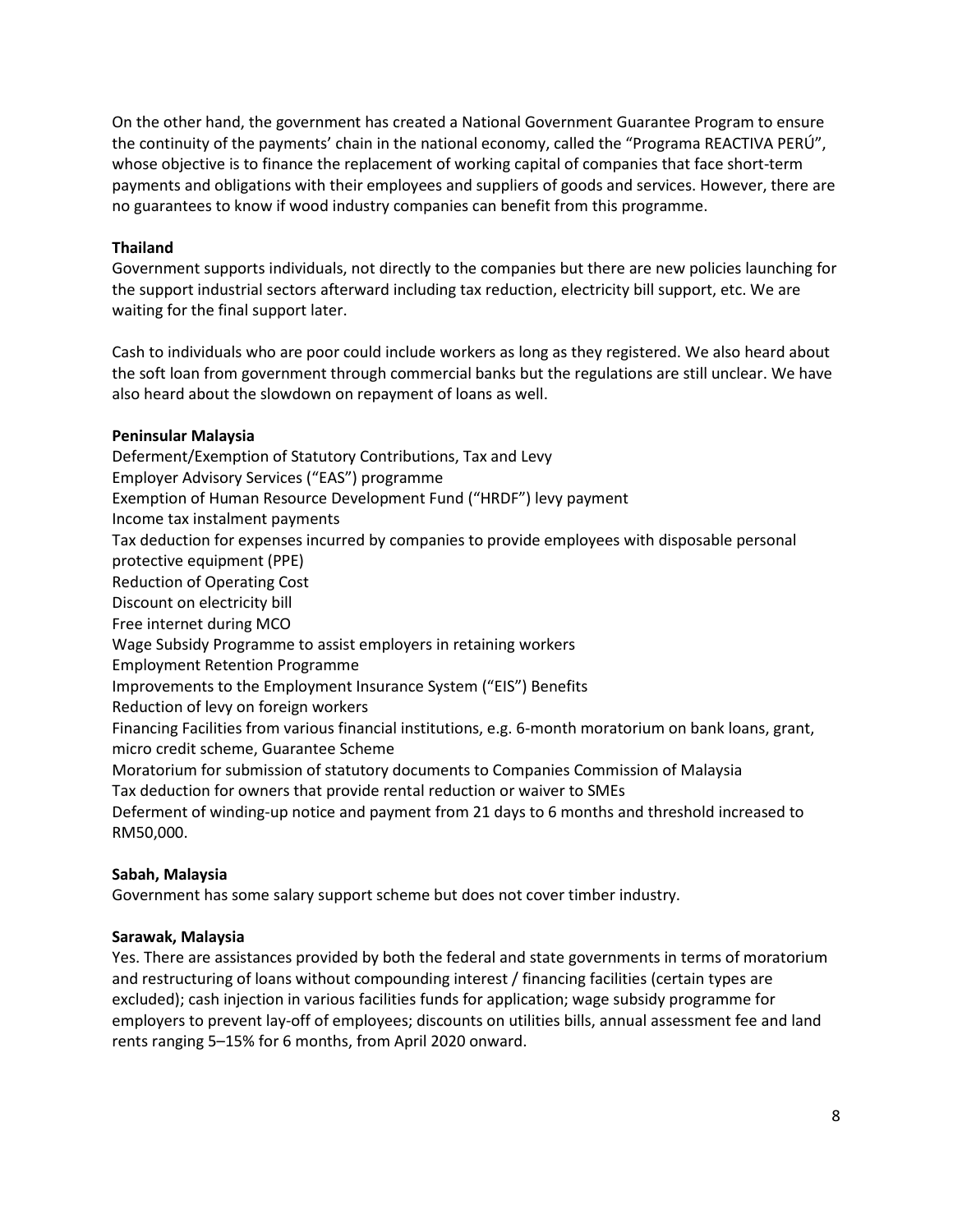### **4. Have orders (domestic/international) been cancelled?**

### **Ghana**

Mills are currently producing for both the domestic and international markets. Ghana announced its first COVID-19 case last month (March). The Timber Industry Development Division (TIDD) of the Forestry Commission (FC) continued to process and approve contracts for export.

### **Indonesia**

Orders from the international buyers, especially the countries badly affected by the pandemic, have been postponed. However, countries less affected continue to place orders, although the export process at the port is slightly hampered due to restrictions on working hours and the implementation of the shift work system. This will get worse for the next few months due to strict business and social interaction restrictions.

### **Myanmar**

In the timber industry, some orders have been postponed but it is hard to get accurate data and facts. Buyers in the EU have suspended most of garment shipments. For the timber industries, about 50–100 containers are ready to ship (end March) but some are delayed. The value of pending shipments is said to be between USD 4 to 6 million.

### **Viet Nam**

The situation may turn worse at any time because the entire industry is surviving on the orders left from 2019 and no new ones have made in 2020.

#### **Brazil**

Some domestic and international orders have been cancelled. Force majeure has been invoked. This is expected to increase.

#### **Gabon**

Not cancelled but producers are asked to hold back awaiting opening of ports in receiving countries.

#### **Peru**

There are logging companies that have delivered much of their production to customers on time. There are several export orders that have been cancelled, other ready orders cannot be shipped because ships have not been paid or are in short supply.

#### **Thailand**

So far the customers still need the products ordered before crisis however, the delivery is now more problematic and costly and the payments will be slow and extended. So far I don't see any incident of force majeure being imposed.

#### **Peninsular Malaysia**

Companies that have orders to be fulfilled by 30 April 2020 are allowed to apply for their operation to be continued during MCO. Some orders have been put on hold/delayed or cancelled but there has yet to be reports of cases where force majeure clause is invoked.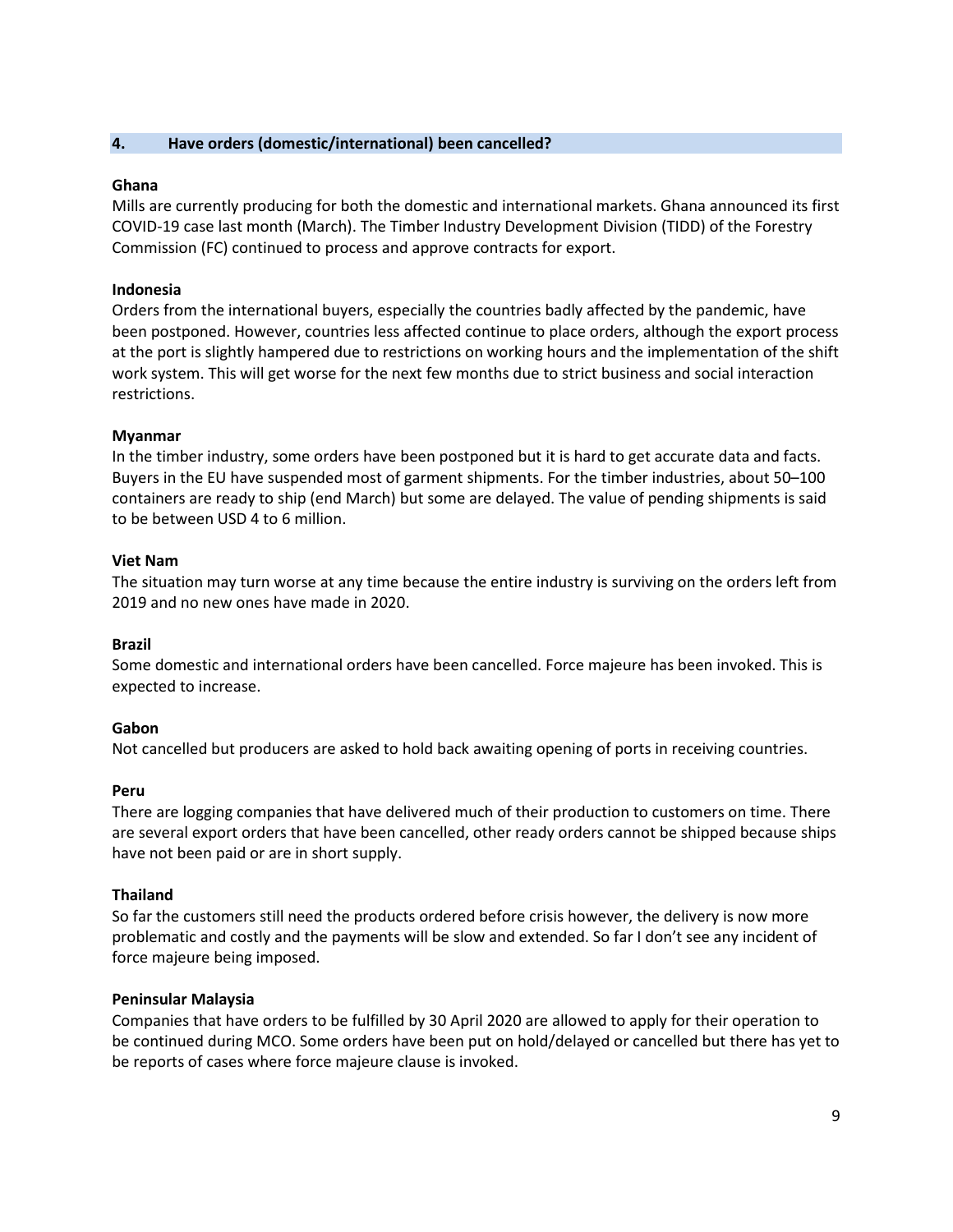### **Sarawak, Malaysia**

No cancellation of orders placed pre-crisis, provided their mills are allowed to operate during MCO. Delivery as per order but companies experiencing delay in local transportation and shipments due to the MCO in Malaysia and lockdown in various consumer countries.

There are new orders but unable to commit due to uncertainties because of COVID-19 pandemic. More consumer countries are prolonging their lockdown.

### **Sabah, Malaysia**

Some orders, though fulfilled, cannot ship out due to problems in logistics.

### **5. Are containers still available and being loaded?**

### **Ghana**

Despite land border closures to people and goods the Ghana Ports and Harbours Authority (GPHA) continue to handle all sea import and export cargoes through the port. Shipping line vessels also call the ports as scheduled without any interruption. Meanwhile protocols on social distancing and movement of persons are strictly enforced, after undergoing the needed processes.

Containers are readily available, empty containers are discharged from scheduled vessel calls on arrival for subsequent outward bound shipments.

### **Indonesia**

Last month, when the lockdown was less effective, containers were still there for the destinations not affected by the pandemic. But problems arose with trucking to a port because forwarders were operating reduced shifts.

As of April, there were reports of a shortage of containers but few were being filled as importers requested delayed shipment.

#### **Myanmar**

In the period up to the beginning of the holidays, port operations were normal with some signs of congestion. Containers are available.

## **Viet Nam**

There are reduced charges for goods uploading/unloading at ports.

#### **Brazil**

There are no logistical problems.

#### **Gabon**

Ports are open for exports and imports – no problem. Containers are available. No problem to get from Maersk, MSC, CSM and CGAM.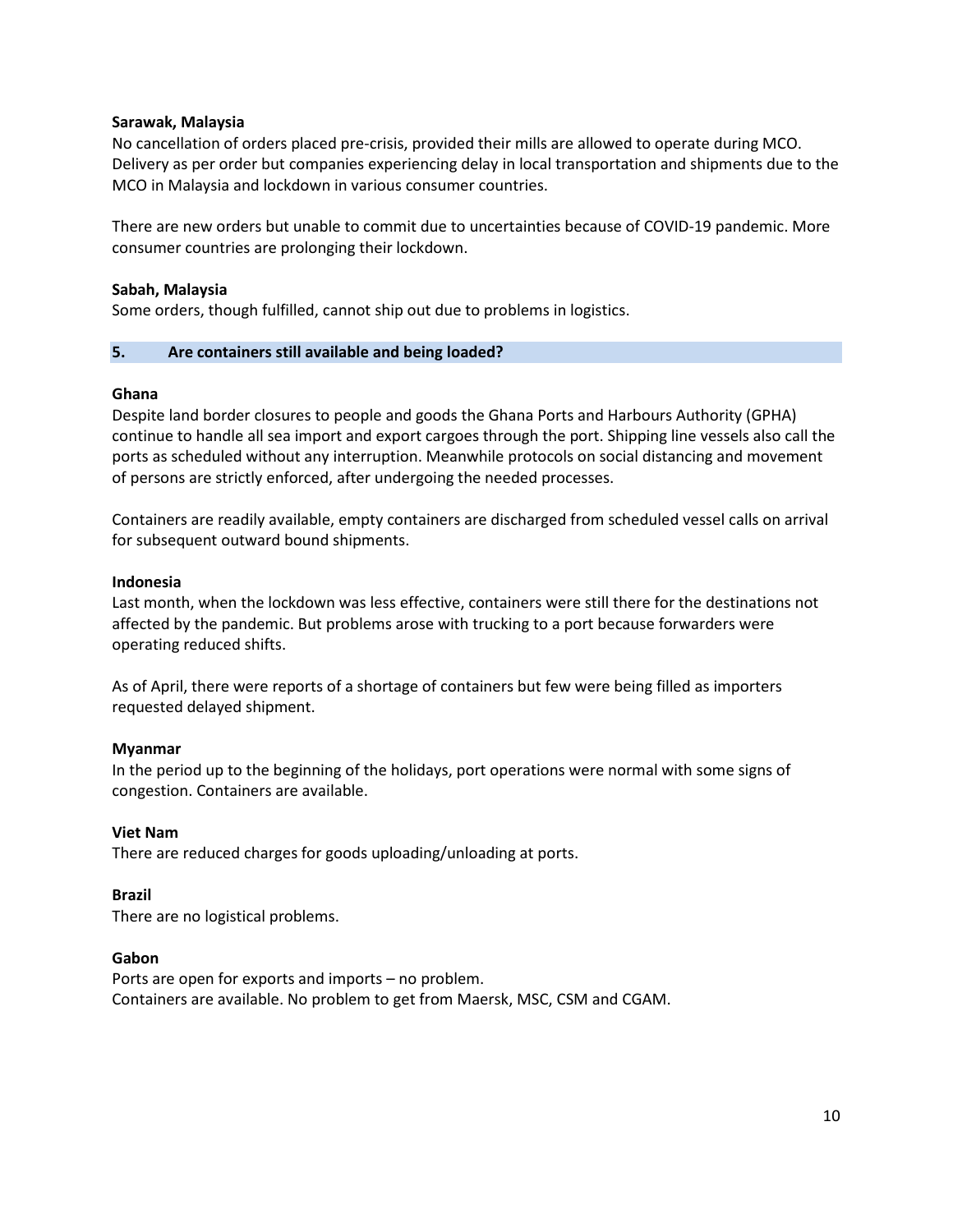### **Peru**

As the wood products are not considered of first necessity, the land transportation of wood within the country is currently having problems. There is a shortage of transportation. Containers are available, and seaports are operational and working, although somewhat restricted.

Terrestrial transportation of wood within the country has problems currently. Travel that used to last 3 to 4 days now takes up to 8 to 10 days. This is because the trucks are stopped by the "rondas campesinas" (peasant security committees), who detain the carriers due to security reasons. Other drivers prefer not to work, fearing contagion and because it is not profitable to return to their regions with an empty truck. The small amount of wood that reaches the capital is used for pallets and packaging. What is more, Forest Transportation Guides are not being issued because the forest authority offices are closed and therefore they cannot be sealed.

Another problem that is arising is the logistics for the supply of spare parts for the machinery of the industries. The small number of companies still operating are working until the machinery fails.

## **Thailand**

Ports are open for exports and imports. The border trade is closed. Some provinces in the south mostly use Penang in Malaysia as their departing port for timber products so we have to reroute to local port in Songkla instead. Containers are available.

### **Peninsula Malaysia**

Ports and logistic services are allowed to transport goods for companies with approval to operate but the service providers must get prior approval from the Ministry of International Trade and Industry ("MITI"). Currently, there is no issue reported on domestic logistics, aside from additional time required to clear containers due to the requirement of specific permits where relevant authorities' offices are still closed.

#### **Sarawak, Malaysia**

Domestic logistics for timber industry are functioning with social distancing, resulting in minimal workforce which caused slowdown in the operations.

#### **6. How long would be required to ramp up production to pre-crisis levels?**

#### **Ghana**

Depending on a factory and its outstanding orders, all things being equal with raw materials availability, pre-crisis production levels could be achieved within 3 months.

The main challenge is cash flow, if factories might not have incurred overheads beyond their control from putting in place the appropriate measures and the required Personal Protective Equipment (PPEs) to combating workplace virus spread.

## **Indonesia**

Maybe more than 1 year provided the government gives full support and provides incentives for industries related to reduction of taxation and bank interest rates. For the plywood industries, it depends on market conditions, if export destinations have reopened their markets, the industry will be ready to supply soon.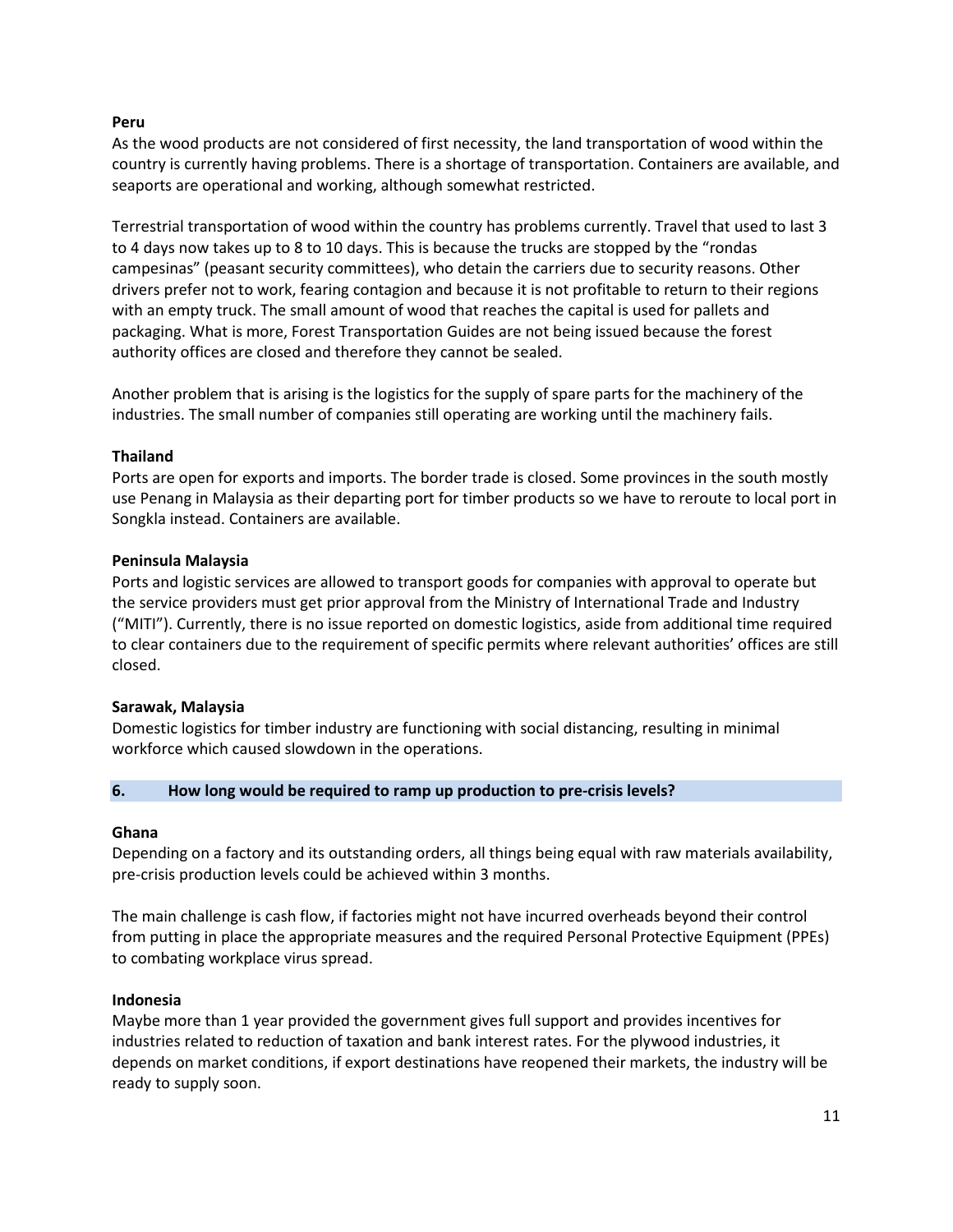The main challenges for increasing the value of wood production include the decline in European and American market demand, while customers continue to demand delivery of goods on time when the government implements a lockdown policy.

The government needs to eliminate the technical verification policy (LS) to reduce bureaucracy. Company cash flow is disrupted and the government has not yet implemented a policy of reducing/relaxing the export and import taxes. Procurement of imported raw materials is disrupted so relaxation of import licenses is needed.

## **Myanmar**

It is estimated that the timber industries will need a minimum 2 months to raise production to pre-crisis levels.

The financial stimulus package will be key factor after the pandemic is controlled.

### **Viet Nam**

The situation may turn worst at any time because the entire industry live on the orders left from 2019, and no new ones have made in 2020.

### **Brazil**

Production will begin immediately after the crisis is over. Main challenges in ramping up production is demand, there will be no problem in ramping up production at the end of the crisis.

### **Gabon**

One month to recover, main challenge will be looking for other/new markets.

## **Peru**

If the appropriate measures are given, it is estimated that in 6-8 months at the latest it could return to the previous levels. The government, through the national forest authority, must dictate support and reactivation mechanisms for the sector.

It is necessary that the government reactivates the forestry sector, mainly logging and the primary industry, considering this productive sector as essential for the country. If it does not do so in less than 30 days, many wood industry companies will go bankrupt, closing and firing all their employees.

In Pucallpa there are forestry companies that have had to fire all their employees, and others have gone bankrupt. It is urgent that the government provides the permits and favorable terms so that the wood industry companies that have stocks can process them and mobilize their production for commercialization, with the appropriate control and traceability.

## **Thailand**

In 2 months (May-June), we will be familiar with the rules imposing the new lifestyle and how to take care of ourselves. In 6 months (July–Dec), new norms will be formalized in Thailand. Business is working on their lowest risks no surprising demand as they are maintaining its stability.